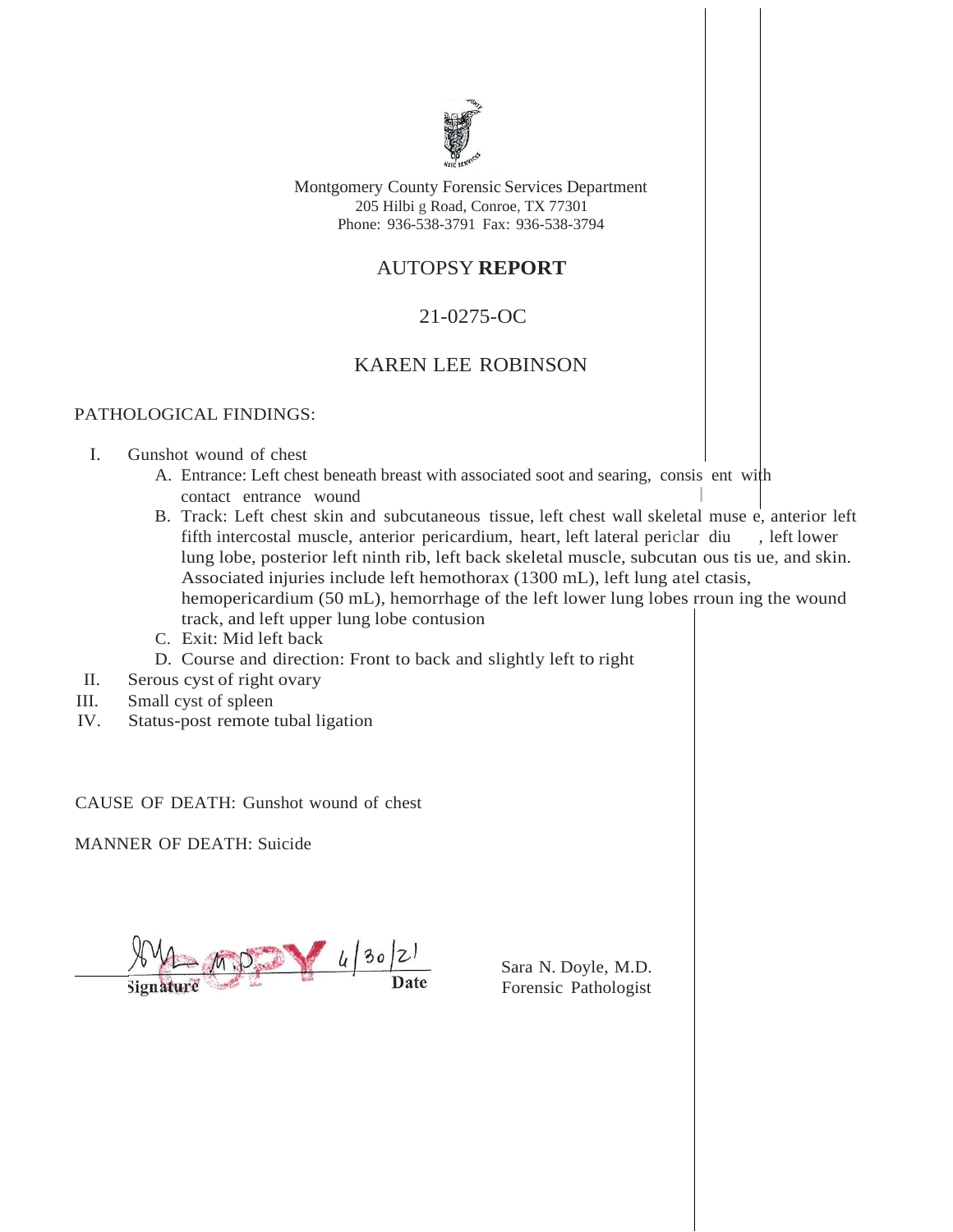**HISTORY:** This 40 year old white female was found deceased with a self-inflicted gun h ot wo nd of the chest in her locked vehicle parked outside of her residence and was pronounced dead at 6:26 p.m. on arch 30, 2021.

**AUTOPSY:** The autopsy is performed at the Montgomery County Forensic Services D art me t by Sara **N.** Doyle, M.D., at the request and upon the written authorization of The Honorable Steven : isher, J stice of the Peace, Precinct 1, Walker County, Texas, starting at 10:20 a. m. on March 31, 2021.

The body is received in a black body bag which is sealed with red tag number "Huntsvill PD 12 5". A tag with "21-0275 (sic) Karen Robinson" extends through the body bag zipper. Photographs and fin. erprints are taken.

**CLOTHING AND PERSONAL EFFECTS:** When first viewed, the body is clad in a : ay pri ted sweatshirt, black tank top, and black sports bra which have been cut secondary to medical interventibn. Th body is also clad in black leggings, lavender underwear, a gray sock on each foot, and a multicolored Jblue :m aker on the left foot. Abundant blood is over the gray sweatshirt, black tank top, and black sports bra. lood is lso over the front of the underwear and the front top portion of the leggings. A black elastic hair ban iswo in the hair. The clothing, sneaker, and hair band are retained as evidence. Perforations corresponding in local tion to the gunshot wounds of the body are identified in the sweatshirt, black tank top, and sports b1a, and e described in conjunction with the wounds of the body below. A white and yellow metal ring is worn on the I ft ring finger. The ring is released with the decedent's body as property.

**EXTERNAL APPEARANCE:** The body is that of a norn1ally-developed, 66 inch, 1<sup>1</sup> [0 poun white female whose appearance is consistent with the given age of 40 years. A perforating gunshot wpund of the chest is subsequently described under "Evidence of Injury". When first viewed, abundant plant ebris a d scanty broken glass fragments are over the surfaces of the body and clothing and within the body bag. he straight to slightly wavy blond to light brown hair measures up to approximately 16 inches. The n6 <sup>s</sup> e and acial bones are intact. Cosmetics including foundation and eye makeup are worn on the face. A clear cpntact1 ns is within each eye and are released with the decedent's body. The eyes have blue irides. The conjunctiv e have no hemorrhage, petechiae, or jaundice. The oral cavity has natural teeth in good repair. Tve oral ucosa is atraumatic. Each earlobe is pierced twice. The torso and extremities are normally-developed a d symmetrical. Bilateral breast prostheses are in place. The fingernails are short, intact, and contain  $w^+$  in id scent slightly chipped polish. The toenails contain chipped blue-green polish. The external genitalia are tbose of a normal woman and have no injuries. The anus is unremarkable and has no injuries.

**POSTMORTEM CHANGES:** There is marked rigor mortis of the upper and lower exfremitie , neck, and jaw. Lividity is blanching, pink-purple, and posterior in the dependent areas. The body is cold, subs[equent to refrigeration.

**SCARS AND IDENTIFYING MARKS:** The ventral left forearm contains 4 thin vert cal too lique linear scars ranging from 1-3/4 to 2-1/4 inches. The ventral right forearm contains 6 similar it in lir1e vertical to oblique scars ranging from  $1 - \frac{1}{4}$  to  $1 - \frac{1}{2}$  inches

**THERAPEUTIC INTERVENTION:** Multiple electrocardiogram pads are over the body. en first viewed, a clear gel adhesive bandage covers a gunshot entrance wound of the left chest and anJ ddition 1 clear gel adhesive bandage covers a gunshot exit wound of the left mid back. The gel bandages re phot graphed and discarded.

### **EVIDENCE OF INJURY, EXTERNAL AND INTERNAL:**

Page 2 of 5 Karen Lee Robinson

 $21 0275-OC$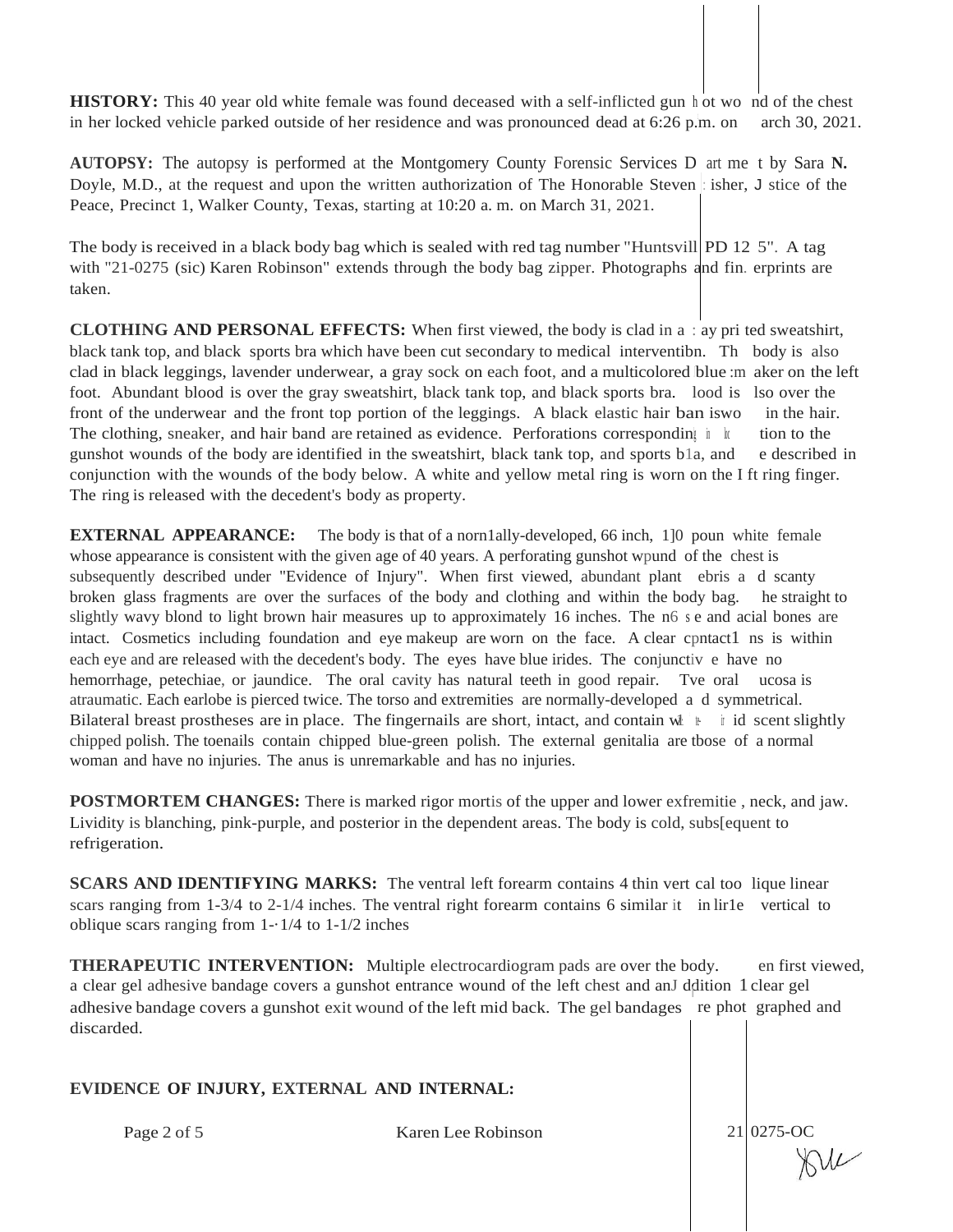- I. Gunshot wound of chest: A single gunshot wound perforates the chest. The d rection are stated with reference to the standard anatomical planes with the body measured in t e horiz ntal position.
	- A. Entrance: A gunshot entrance wound is located on the left chest beneath the breas, centered approximately 18 inches below the top of the head and 3-3/4 inches left of midlin . It consists of a 5/16 inch circular perforation with a prominent surrounding marginal abrasion r ging from 5/16-1/2 inch in width. The marginal abrasion contains dense soot and ex ubits fi cal searing of the skin. The adjacent skin has no stippling. The overlying gray sweatshittt has a erforation Integration of the site of this entrance wound wluch is 2 inc 1es in v rtical<br>corresponding in location to the site of this entrance wound wluch is 2 inc 1es in v rtical dimension and  $\frac{3}{4}$  inch in horizontal dimension, has seared irregular edges and ha dark gray soot deposited around the edges of the perforation. The black tank top and blafk spo bra each have a defect corresponding in location to the site of the entrance wound whicH are e:a approximately 1 inch in diameter and have seared irregular edges without  $\forall$  visi ble oot (NOTE: The dark/black color of the tank top and sports bra lunders the visualizatif n of so t. The defects in the tank top and sports bra corresponding to the entrance wound have  $e^i$  ach between through secondary to medical intervention).
	- B. Track: The bullet perforates the left chest skin and subcutaneous tissue, lt e ante· or left chest wall skeletal muscle, the anterior left fifth intercostal muscle, the anterior pericar ial sac, the left anterior descending coronary artery, the anterior wall of the left ventricle (creati an irregular 2-  $1/2$  inch full-tluckness defect the anterior left ventricle with jagged edges, and t e posterior wall of the left ventricle, creating an irregular 2-3/4 inch defect with jagged edges. A 1--1/8 inch linear tom defect involves epicardial surface of the posterior the left ventticle. T e bullet then perforates the left posterior lateral pericardial sac, the superior medial pl9 ra l sur ace of the lower lobe of the left lung, perforates the lower lobe of the left lung and exits the posterior pleural surface of the lower lobe of the left lung. The bullet then perfora es the osterior medial left ninth rib, left back skeletal muscle, left back subcutaneous tissue, and left ba k skin, where it exits. A small amount of granular black soot is deposited witlun the left phest w . 11 skeletal muscle surrounding the wound track. Bright red-pink discoloration involves the anterior left chest skeletal muscle surrounding the wound track. Associated injuries ie clude eft hemothorax (1300 mL), left lung atelectasis, hemopericardium (50 mL), hem01rhagef of the 1 ft lower lung lobe surrounding the wound track, and a 3 inch area of contusion of the terior pper lobe of the left lung.
	- C. Exit: The site of exit is at the left mid back centered approximately 18 inf hes be ow the top of the head and 2-1/4 inches left of midline. The exit wound consists of a stellate t slit-like perforation wluch is 3/8 inch in vertical din1ension and 1/4 inch in horizf ntal d. ension, with an abraded border ranging from 1/16-1/8 inch wluch surrounds the wound in an ov 1 configuration. The exit wound characteristics are those of a shored exit. An area of darir purpl contusionecchymosis wluch is 2-1/4 inches in horizontal dimension and 1-3/4 incliles in v rtical dimension surrounds the wound and has an oblique linear pattern. The adjacent skhi has n soot or stippling. The overlying sports bra has a  $\frac{1}{4}$  inch perforation and the bladk tank ndershirt and gray sweatshirt each have a 3/8 inch perforation corresponding in locati n to th site of this exit wound. Gunpowder residue is not visible on the clotlung at the perforaFons co esponding in location to the exit wound.
	- D. Course and direction: The direction of this bullet is from front to back d sligh ly left to right.

### II. Blunt injuries:

A 1/4 inch dry red abrasion is on the dorsal surface of the right thumb.

The lateral left thigh has a 1 inch area of patchy faint blue contusion. A 3/8 inch o al purple contusion is at the anterior upper left thigh. Two oval faint green contusio s each pproximately 3/4 inch are on the anterior lower left thigh. The upper left slun has 2 faint ova blue c ntusions each

Page 3 of 5 Karen Lee Robinson 2 -0275-OC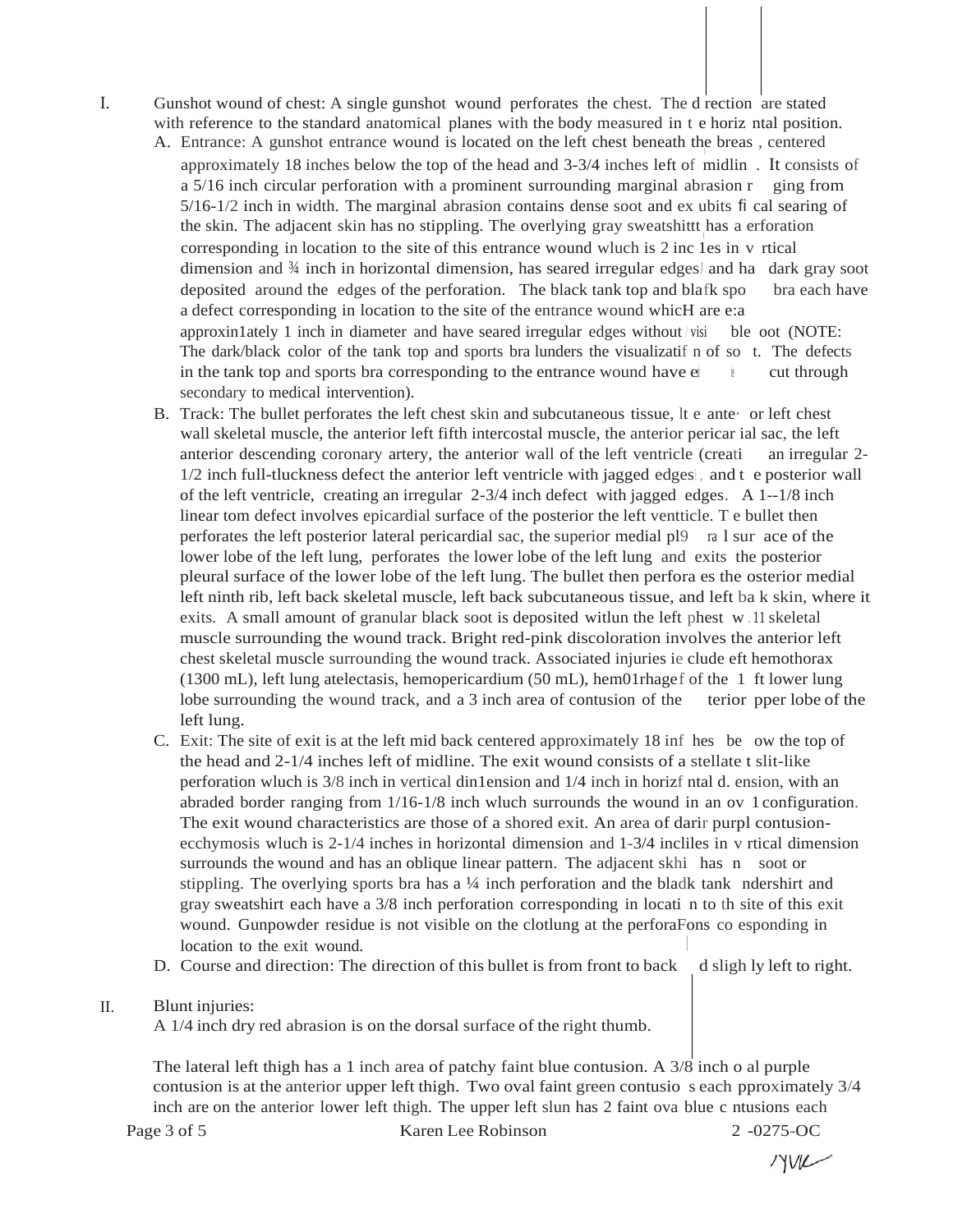approximately 1/4 inch. The mid left shin has a 1--1/4 inch oval pink-purple contusio area of patchy pink purple contusion involves the lower left shin. . A 2 inch

The upper right thigh has 2 oval blue contusions which are  $1/2$  and  $3/8$  inch. he upp r right shin has an oval 3/8 inch faint pink contusion. The mid right shin has 2 oval faint approximately 3/8 inch. lue co tusions each

The extremities have no fractures.

*These injuries, having been described , will not be repeated.*

### **INTERNAL EXAMINATION:**

**BODY CAVITIES:** The organs are in their normal situs. The left pleural cavity and pericardia cavities contain blood secondary to gunshot wound as previously described. There are otherwisd no abn· rmal fluid accumulations or adhesions. j

shape. The leptomeninges have no exudates. The cerebral vessels have no aneurysms  $\mathbb{U}$  athero clerosis. The **HEAD (CENTRAL NERVOUS SYSTEM):** The scalp has no contusions. The skull as no fr ctures. There are no epidural, subdural, or subarachnoid hemorrhages. The brain weighs 1462 grams i nd is n rmal size and external aspects of the brainstem and cerebellum are unremarkable. Coronal sections o the cer brum reveal no focal lesions of the cortex, white matter, or deep nuclear structures. The ventricles areJ ormal s ze and configuration. The brainstem and cerebellum have the usual patterns on cut surface.

**NECK:** The cervical vertebrae , hyoid bone, tracheal and laryngeal cartilages, and para acheal oft tissues are without trauma. Layer-wise examination of the anterior neck strap muscles reveals no1 emorrh ge. The upper airway is patent. The tongue is umemarkable.

**CARDIOVASCULAR SYSTEM:** The heart weighs 204 grams. Injuries of the heart econda y to gunshot wound are previously described. The coronary artery circulation is right dominant. Thk coron y arteries have no atherosclerosis. The myocardium is dark red and is unremarkable except for the preyiously escribed gunshot wound injuries. The left ventricular free wall is 1.1 centimeters, the interventricular se tum is 1.0 centimeters, and the right ventricle is 0.4 centimeters thick. The endocardial surfaces; <sup>I</sup> nd four cardiac valves are unremarkable except for gunshot wound. There are no interatrial or interventricula septal efects. The aorta and its major branches and the great veins are normally distributed. The aorta ha no ath rosclerosis. The venae cavae and pulmonary arteries contain no thrombi or emboli.

**RESPIRATORY SYSTEM:** The right lung weighs 336 grams and the left lung weig , s 178 wound injury and associated atelectasis of the left lung are previously described. The lbngs ar lobated. The pleural surfaces are smooth and glistening. The lungs have no masses of onsoli ations. The bronchi contain a minimal amount of bloody fluid and are otherwise unremarkable.  $\int_{1}^{\frac{1}{2}}$ ams. Gunshot normally

**LIVER, GALLBLADDER, AND PANCREAS:** The liver weighs 1106 grams and h s an in act capsule and red-brown parenchyma without focal lesions. The gallbladder contains approximately !20 milli iters of green bile without stones. The gallbladder mucosa is unremarkable. The pancreas is unre]1 color, and texture. <sup>k</sup> able i lobulation,

**SPLEEN AND LYMPH NODES:** The spleen weighs 88 grams and has a pale, wri led, int ct capsule. A 1.5 cm cyst with a smooth lining filled with serous fluid is at the posterior capsular sur ace of he spleen. The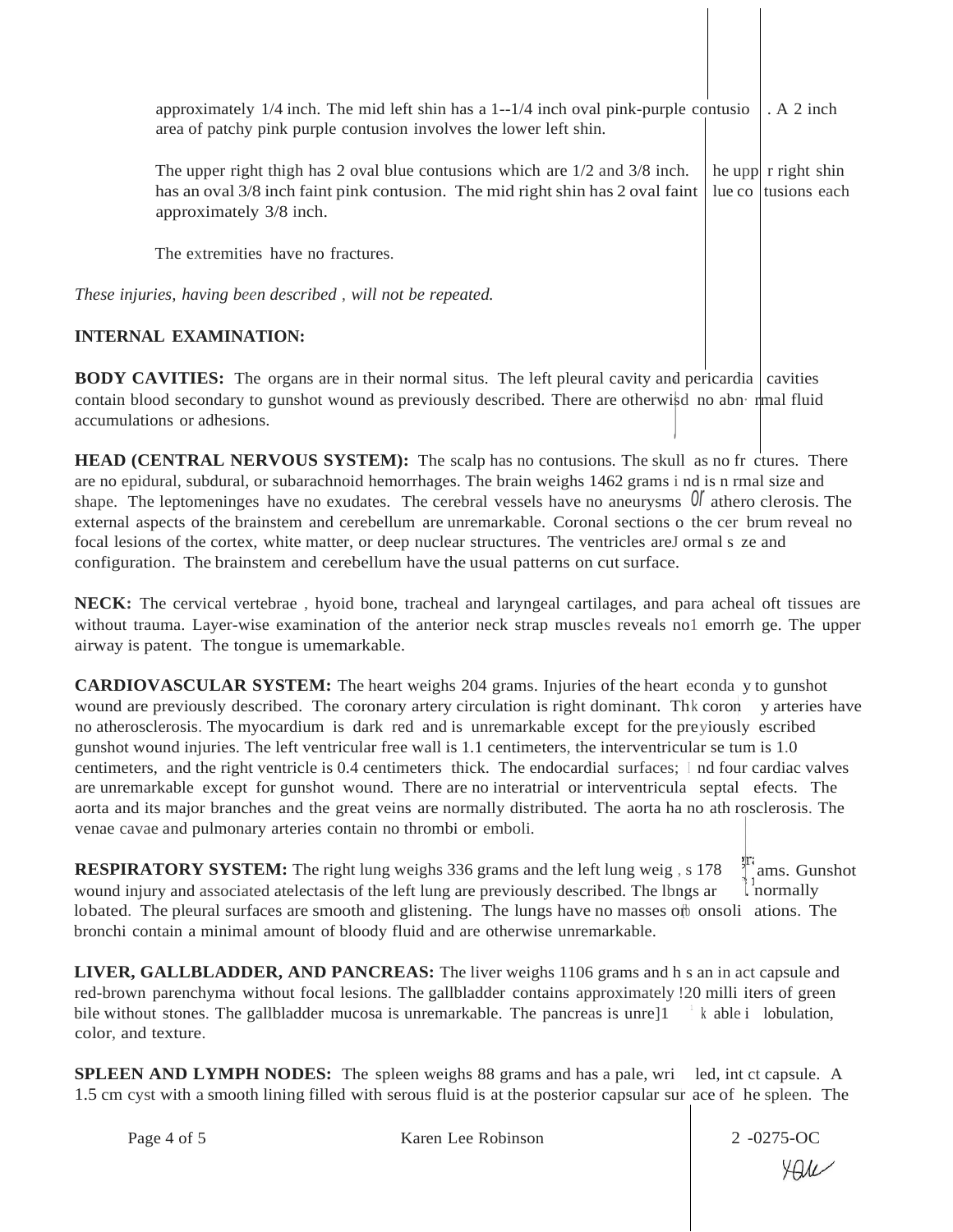color, red and white pulp, and consistency are otherwise unremarkable. There are no enlarge 1 phnodes.

The bone marrow, where viewed, is unremarkable.

**ENDOCRINE SYSTEM:** The pituitary, thyroid, and adrenal glands are normal color, size, and onsistency.

**GENITOURINARY SYSTEM:** The right kidney weighs 112 grams and the left kidne weigh 120 grams. Each kidney has a smooth, red brown surface with an unremarkable architecture and vas ulature The ureters maintain uniform caliber into an unremarkable bladder which contains approximately 75 millilit rs of clear yellow urine. The uterus has o lesions. The endometrium is thin, an, an slightly he111iorrhagi. . There is no evidence of pregnancy. The nght ovary has a 2.5 cm serous cyst with a thm smooth wam filled 1th clear serous fluid. The left ovary is unremarkable. The bilateral fallopian tubes have healed / bal lig tions. The vagina is unremarkable and has no trauma.

**GASTROINTESTINAL SYSTEM:** The esophagus and gastroesophageal junction are unre arkable. The stomach contains a thin film of gray mucoid fluid and no solid particles. No pills or cabsules a e identified in the gastric contents. The gast1ic mucosa has no focal lesions. The serosal surfaces o' the sm 11 intestine and large intestine are smooth and glistening. The vermiform appendix is unremarkable.

**MUSCULOSKELETAL SYSTEM:** Perforation of the posterior ninth 1 ib secondaryj to guns ot wound is previously described. The vertebrae, clavicles, sternum, ribs, and pelvis otherwise ha  $|e|$  no fr ctures. The musculature is normally distributed and unremarkable.

**TOXICOLOGY:** Specimens including blood, vitreous, and urine are retained. A blood sa ple is submitted for toxicology testing. See attached Toxicology Report.

**HIS1:0LOGY:** Representative samples of internal organs are retained in a formalin stockj r. No samples are subrrutted for microscopic analysis.

**PHYSICAL EVIDENCE:** The clothing, shoe, and hair band are retained as evidence.

**DNA:** A DNA blood stain card is made and retained.

**RADIOLOGY:** *1:* postmortem full body radiograph is made and rea ind. fragments are visible on the x-rays. No projectiles r projectile

### **SD/sd/dd**

*This report was dictated with the use of voice reco nition softw* . *grammatical errors which were not detected* . *thg d"* . *are. It may contazn inadv er ent spelling or* ·. *zn e e zting process.*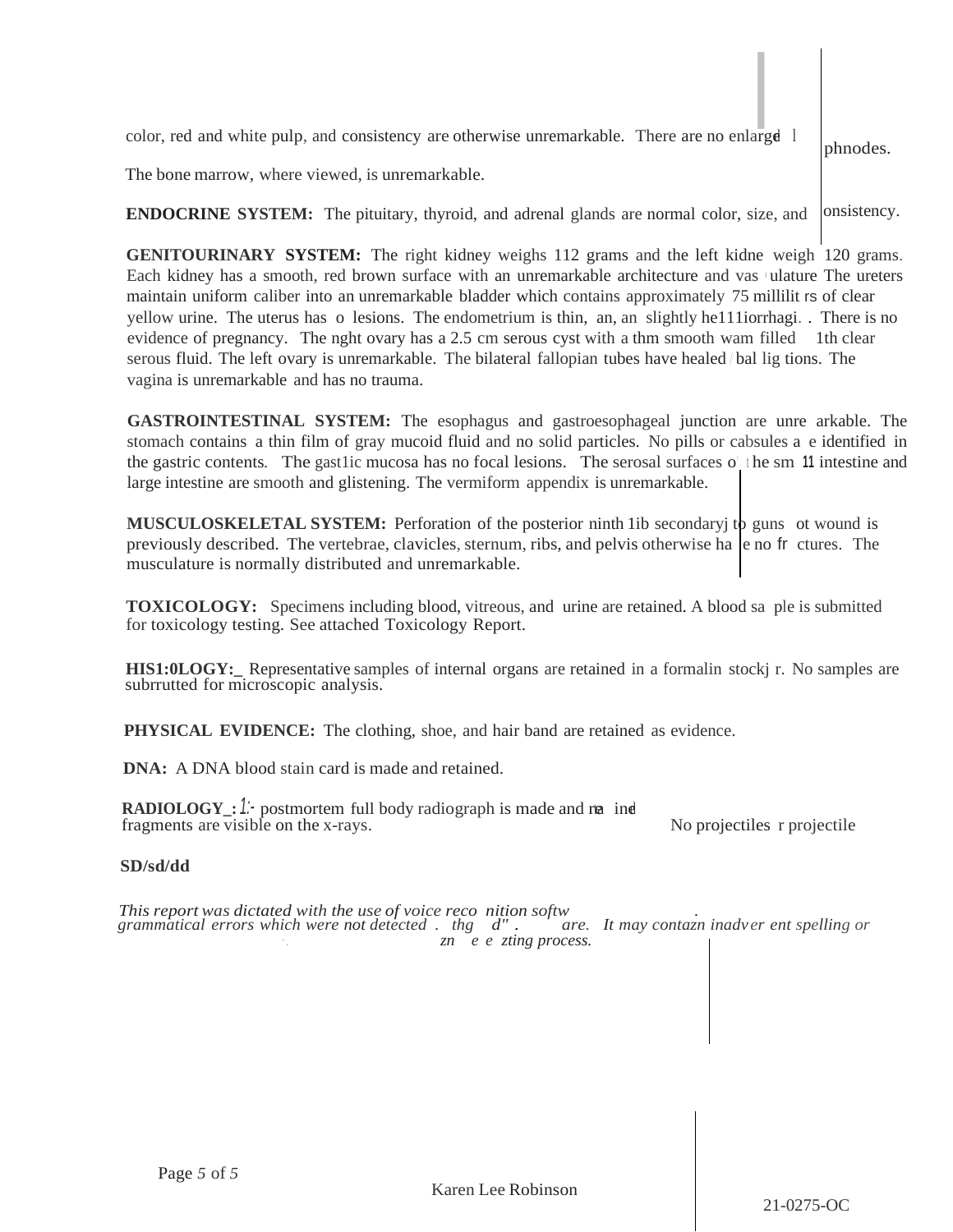# **Montgomery County Forensic Services Departm nt**

205 Hilbig Road, Conroe, TX 77301, Phone: 936-538-3791, Fax: 936-538-3794

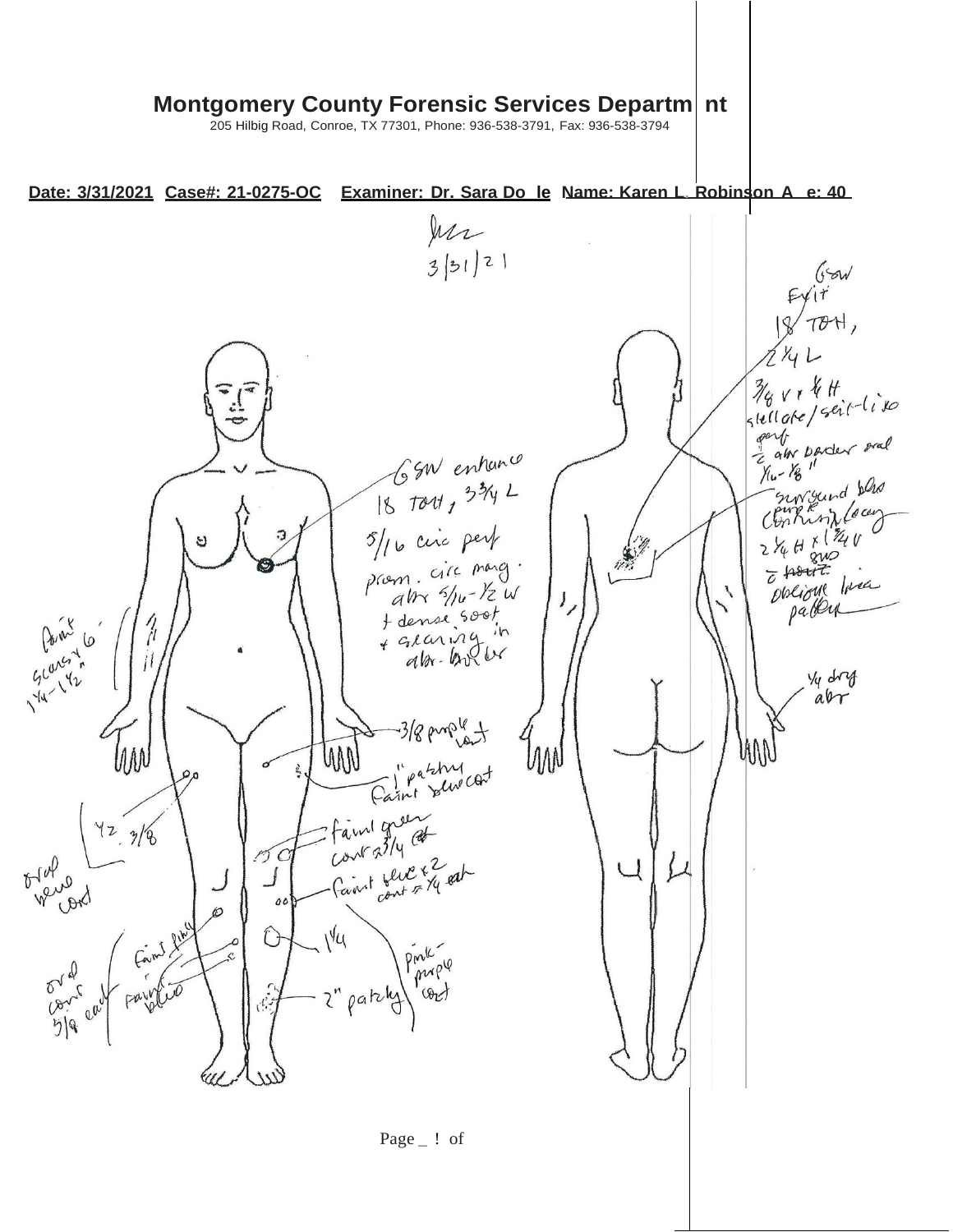#### **Montgomery County Forensic Services Depart ent**

205 Hilbig Road, Conroe, TX 77301, Phone: 9 16-538-3791, Fax: 936-538-3794

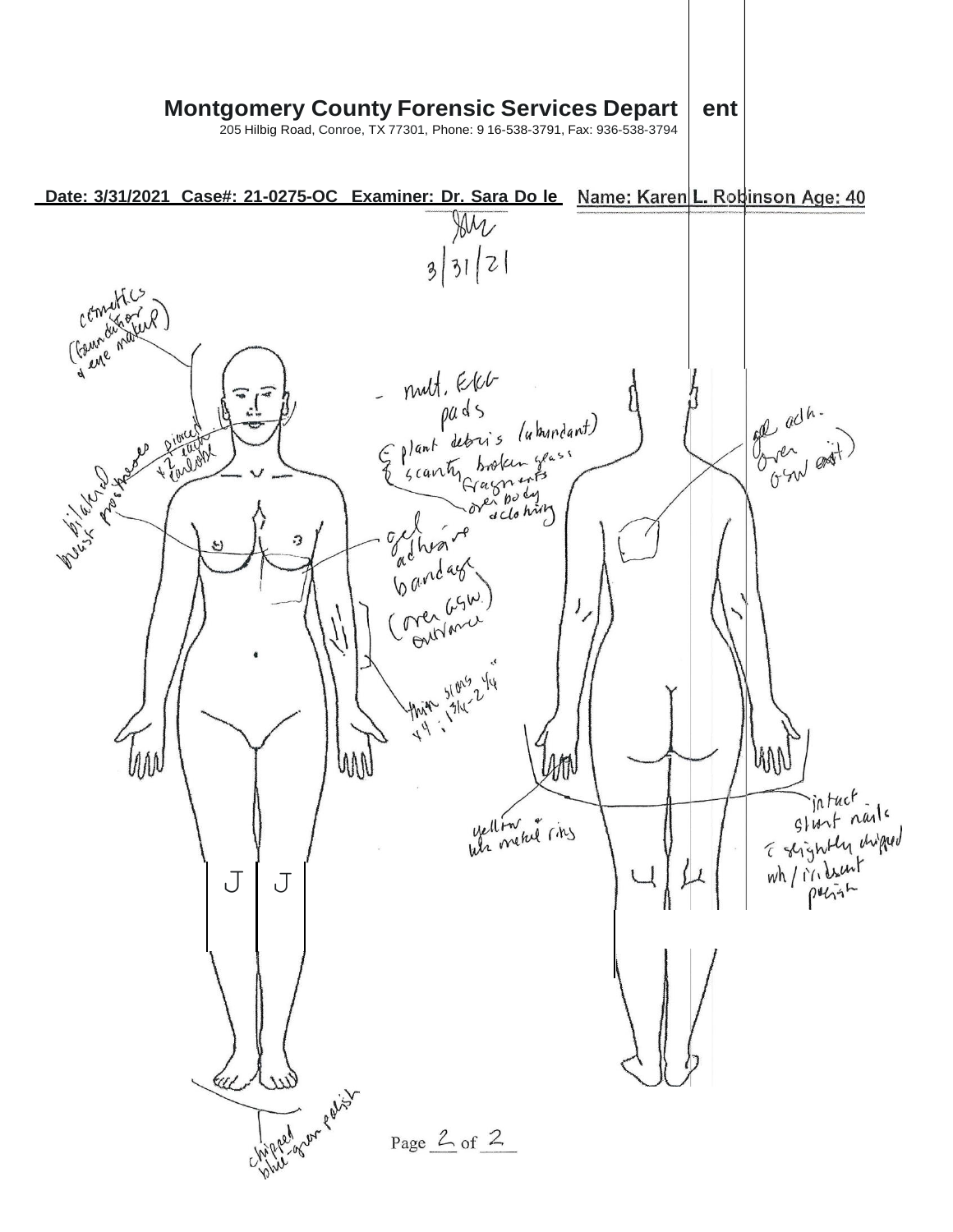| <b>NMS Labs</b><br>200 Welsh Road, Horsham, PA 19044-2208<br>Phone: (215) 657-4900 Fax: (215) 657-2972<br>LABS<br>e-mail: nms@nmslabs.com<br>Robert A. Middleberg, PhD, F-ABFT, DABCC-TC, Laboratory Director |                                                                                                                                     |                        |                                |                                                                                                                      |                                                                                        |              | <b>CONIFI ENTIAL</b>                 |
|---------------------------------------------------------------------------------------------------------------------------------------------------------------------------------------------------------------|-------------------------------------------------------------------------------------------------------------------------------------|------------------------|--------------------------------|----------------------------------------------------------------------------------------------------------------------|----------------------------------------------------------------------------------------|--------------|--------------------------------------|
| <b>Report Issued</b><br>To:                                                                                                                                                                                   | <b>Toxicology Report</b><br>04/08/2021 09:09<br>10351<br>Montgomery County Forensic Services<br>205 Hilbig Road<br>Conroe, TX 77301 |                        |                                | <b>I:, atient Name</b><br><b>Patient ID</b><br>Chain<br><b>Age 40 Y</b><br>Gender<br>Workorder<br>$t = > age 1 of 2$ | Robinson Ka en L<br>210331-30<br>210331--30<br><b>DOB</b> 04/25/<br>Female<br>21109884 | 980          |                                      |
| <b>Positive Findings:</b>                                                                                                                                                                                     |                                                                                                                                     |                        |                                |                                                                                                                      |                                                                                        |              |                                      |
| Client Chain: 21-0275-OC<br><b>Testing Requested:</b><br><b>Analysis Code</b><br><b>Description</b><br>Postmortem, Basic, Blood (Forensic)<br>80518                                                           |                                                                                                                                     |                        |                                |                                                                                                                      |                                                                                        |              |                                      |
| ID                                                                                                                                                                                                            | <b>Specimens Received:</b><br><b>Tube/Container</b>                                                                                 | Volume/<br><b>Mass</b> | <b>Collection</b><br>Date/Time | <b>Matrix Source</b>                                                                                                 |                                                                                        | belecfA      |                                      |
|                                                                                                                                                                                                               | 001 Gray Top Tube<br>All sample volumes/weights are approximations.<br>Specimens received on 04/01/2021.                            | 9.75 ml                | 03/31/2021 11:50               | Femoral Blood                                                                                                        |                                                                                        | 2 0331 -- 30 |                                      |
|                                                                                                                                                                                                               |                                                                                                                                     |                        |                                |                                                                                                                      |                                                                                        |              | NMS v.21.0<br>$\frac{1}{20}$ / $z_i$ |